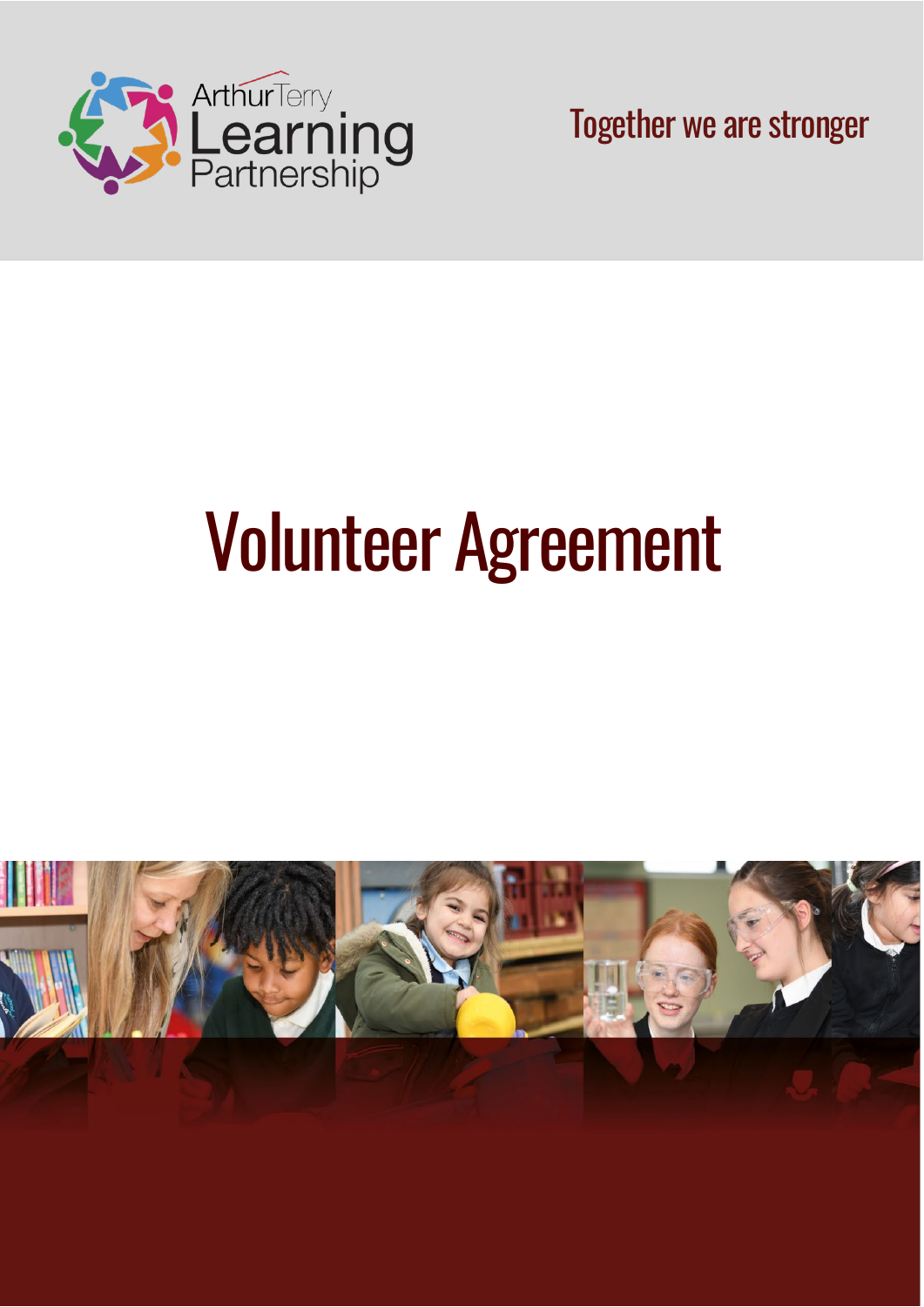## Document Control

| <b>Contact:</b>              | Katherine Thomas                                                                                                                                                    |  |  |  |  |
|------------------------------|---------------------------------------------------------------------------------------------------------------------------------------------------------------------|--|--|--|--|
| <b>Version</b>               | 02                                                                                                                                                                  |  |  |  |  |
| <b>Status</b>                | Final                                                                                                                                                               |  |  |  |  |
| <b>Updated</b>               | May 2022<br>November 2018                                                                                                                                           |  |  |  |  |
| <b>Related Policies</b>      | ATLP GDPR Data Protection Policy<br>Safeguarding & Child Protection Policy<br>Recruitment & Selection policy for employees and volunteers<br>Health & Safety Policy |  |  |  |  |
| <b>Review Date/Frequency</b> | Review bi-annually; May 2024                                                                                                                                        |  |  |  |  |
| <b>Approved/Ratified By</b>  |                                                                                                                                                                     |  |  |  |  |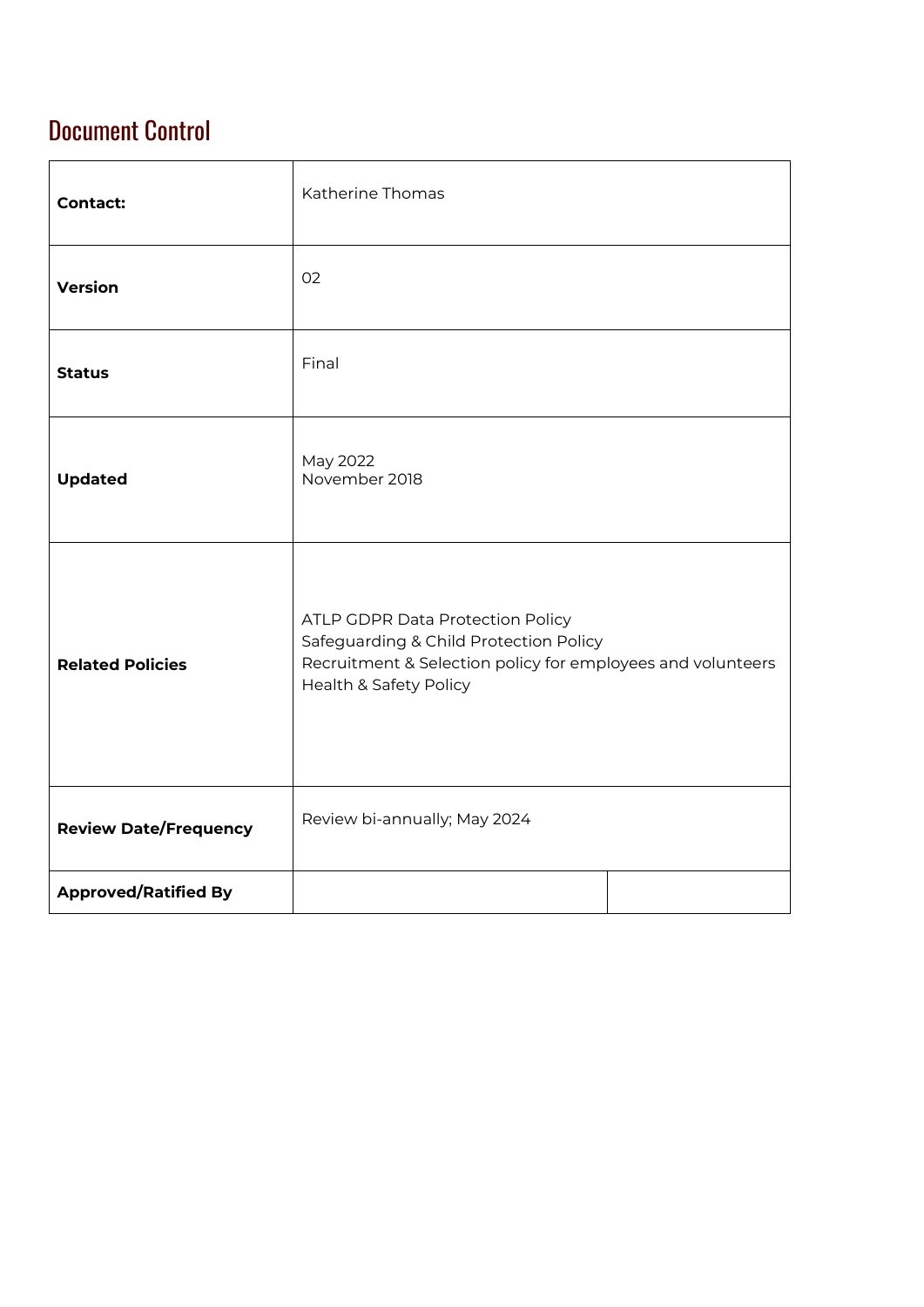#### Volunteer agreement

Thank you for offering your services as a volunteer for the Arthur Terry Learning Partnership ("ATLP"). Your support to the ATLP is greatly appreciated and we hope that you will gain much from your experience. Please read the volunteer information and associated policies and sign this Volunteer Agreement at the end of this document.

#### **Introduction**

The ATLP recognises that volunteers bring with them a range of skills and experience that can enhance the learning opportunities of pupils. Volunteers are therefore welcomed and encouraged.

The purpose of this document is to:

- Ensure all parties involved are aware of their responsibilities;
- Ensure compliance with relevant policies and legislation; and
- Promote the Arthur Terry Learning Partnership values.

Volunteers can include members of the ATLP governance network, parents of pupils, ex-pupils, exmembers of staff and local residents and many other groups or individuals. The type of activities that volunteers engage in can include accompanying school visits and trips (including overseas), coaching (Hockey, Tennis & Rugby for example), Duke of Edinburgh.

Everyone who works in ATLP schools, whether paid members of staff, or a volunteer is expected to work and behave in such a way as to actively promote ATLP school values. The school reserves the right to terminate a volunteer arrangement immediately if an individual's behaviour falls short of the standards expected of all staff and students.

#### Becoming a volunteer

Applications for volunteering will be considered on a case-by-case basis taking into account the needs of the school and demands on resources. Whilst the school recognises the value of volunteers, there may be matters for consideration, which are not known to all parties. Therefore, all volunteers must be authorised by a Headteacher / Associate Headteacher before requests are agreed to or any arrangements are made.

Human Resources must also be informed in order that they can advise as necessary and maintain appropriate management information.

#### Status of volunteers

A volunteer will not be an employee of the ATLP. They will not be engaged on a contract of employment nor on any type of contract for services. The engagement will be binding in honour only, there being no legal agreement between the ATLP and the volunteer.

Volunteers are unpaid. The ATLP is under no obligation to offer or to continue to offer any volunteering opportunity to any person, irrespective of their carrying out volunteering work currently or in the past. Similarly, the volunteer is under no obligation to accept any opportunity offered and may withdraw from the agreement at any time.

Before accepting the role of volunteer, the individual concerned will agree with the ATLP that they can fulfil the volunteer role expectations. The ATLP may withdraw the offer at any time, including after the volunteer has started their engagement. The volunteer may also withdraw from the agreement at any time. Both parties are encouraged to give the other as much notice as possible, should the agreement be ended.

#### **Insurance**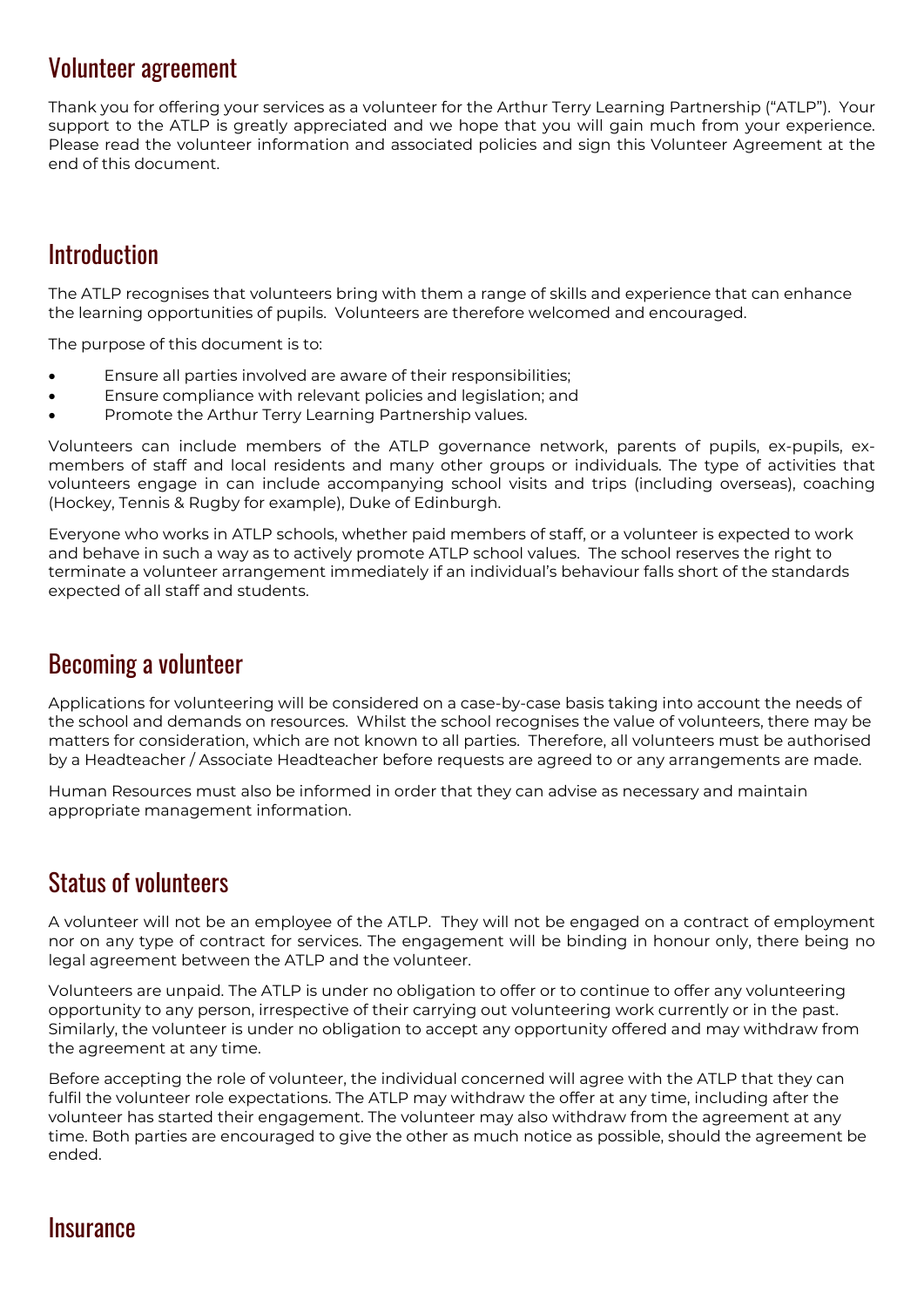Volunteers will be provided with adequate insurance cover whilst undertaking voluntary work which has been approved and authorised by The ATLP / an ATLP school.

- $\triangleright$  Employer's liability insurance or public liability insurance to cover the organisation in the event that a volunteer is harmed due to the organisation's negligence.
- $\triangleright$  Public liability insurance to cover both the organisation and the volunteer in the event that a third party is injured through the actions of a volunteer.
- Motor insurance for volunteer drivers. If volunteers are going to be driving vehicles provided by the organisation, the organisation must ensure that its insurance covers volunteers. If volunteers will drive their own vehicles, then the organisation must check that they are appropriately insured.

Volunteers must be made aware and volunteers must seek clarification of cover provided in relation to the specific circumstances of their activities.

#### Safeguarding

The ATLP is committed to safeguarding pupils and young people and expects its volunteers to share and promote this commitment absolutely.

The ATLP will seek an enhanced DBS clearance for a volunteer before they come into school where necessary. The ATLP will also check the volunteer's identity via the use of a defined list of documents. Further checks and references will be completed as appropriate in line with the ATLP Safer Recruitment policy.

All volunteers will also be expected to undertake safeguarding training and familiarise themselves with 'Keeping Children Safe in Education', and the 'Guidance for safer working practice for those working with children and young people in education settings'.

#### Induction

It is the responsibility of the volunteer's designated supervisor to ensure the individual is inducted appropriately. As a minimum, they must be made aware of all relevant housekeeping and health and safety matters, including emergency evacuation procedures, dress code, use of social media regarding pupils and students, and smoking policy. Moreover, it is particularly important that individuals are made aware of safeguarding procedures (and relevant points of contact).

## **Confidentiality**

Volunteers in school are bound by a code of confidentiality. Any concerns that volunteers have about pupils they work with/meet should be voiced with their designated supervisor (or Designated Safeguarding Lead ("DSL") where it is a safeguarding concern).

#### **Supervision**

All volunteers work under the supervision of a member of staff. Teachers retain ultimate responsibility for pupils at all times, including the pupils' behaviour and the activity they are undertaking.

Volunteers should have clear guidance from a designated supervisor as to how an activity is carried out/what the expected outcome of an activity is. In the event of any query/problem regarding the pupil's understanding of a task, behaviour or their welfare, volunteers must seek advice/guidance from a designated supervisor.

## ICT systems